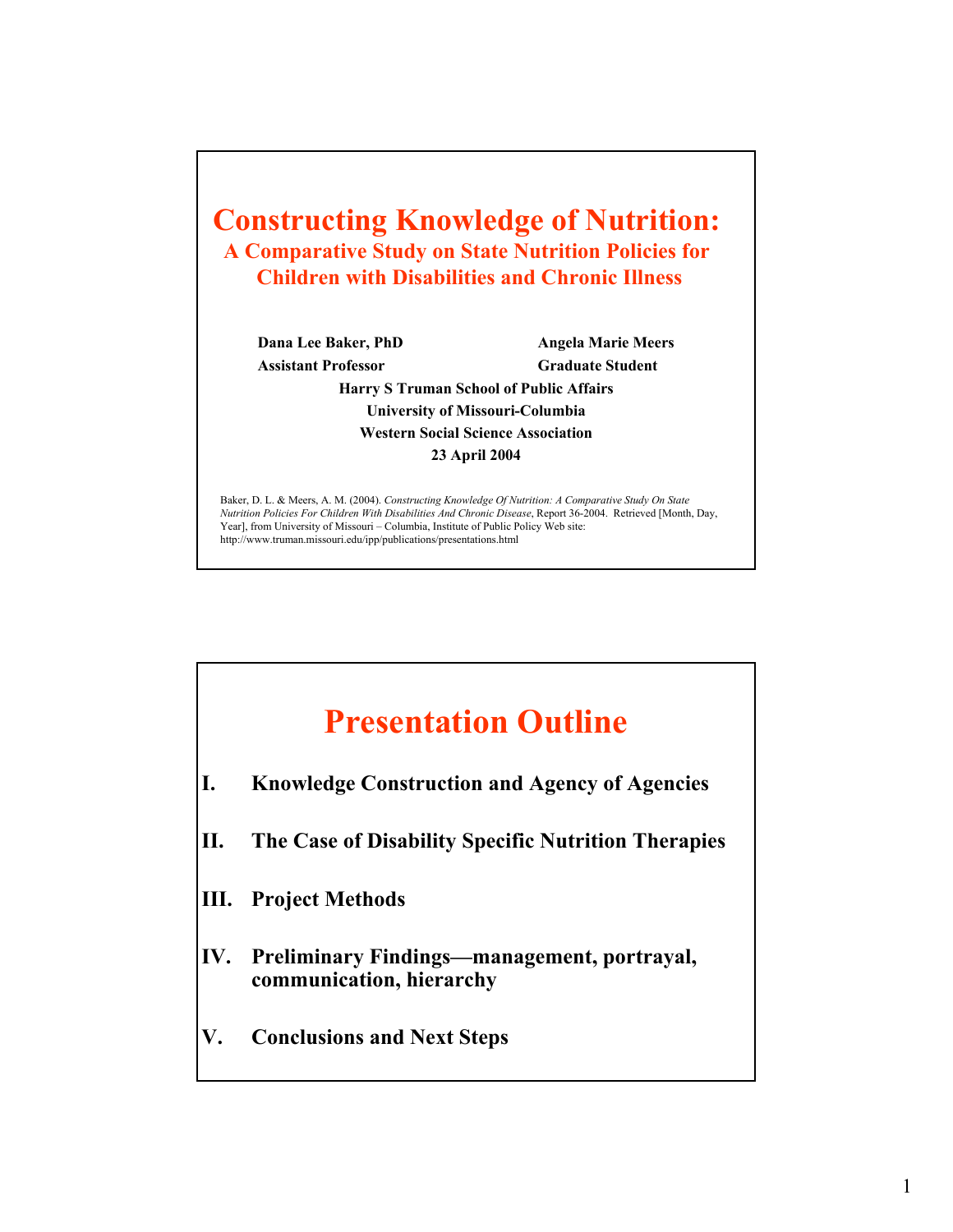

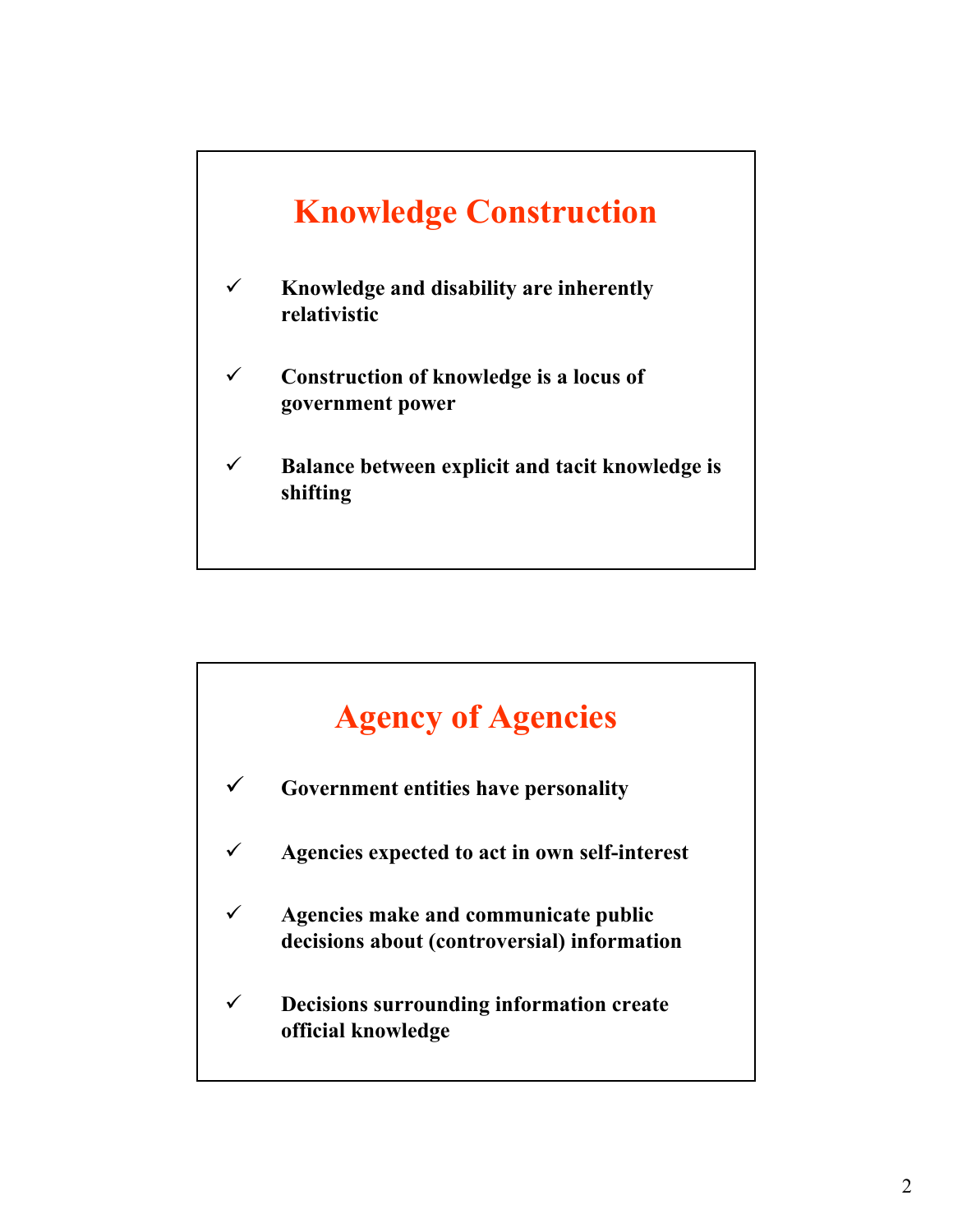

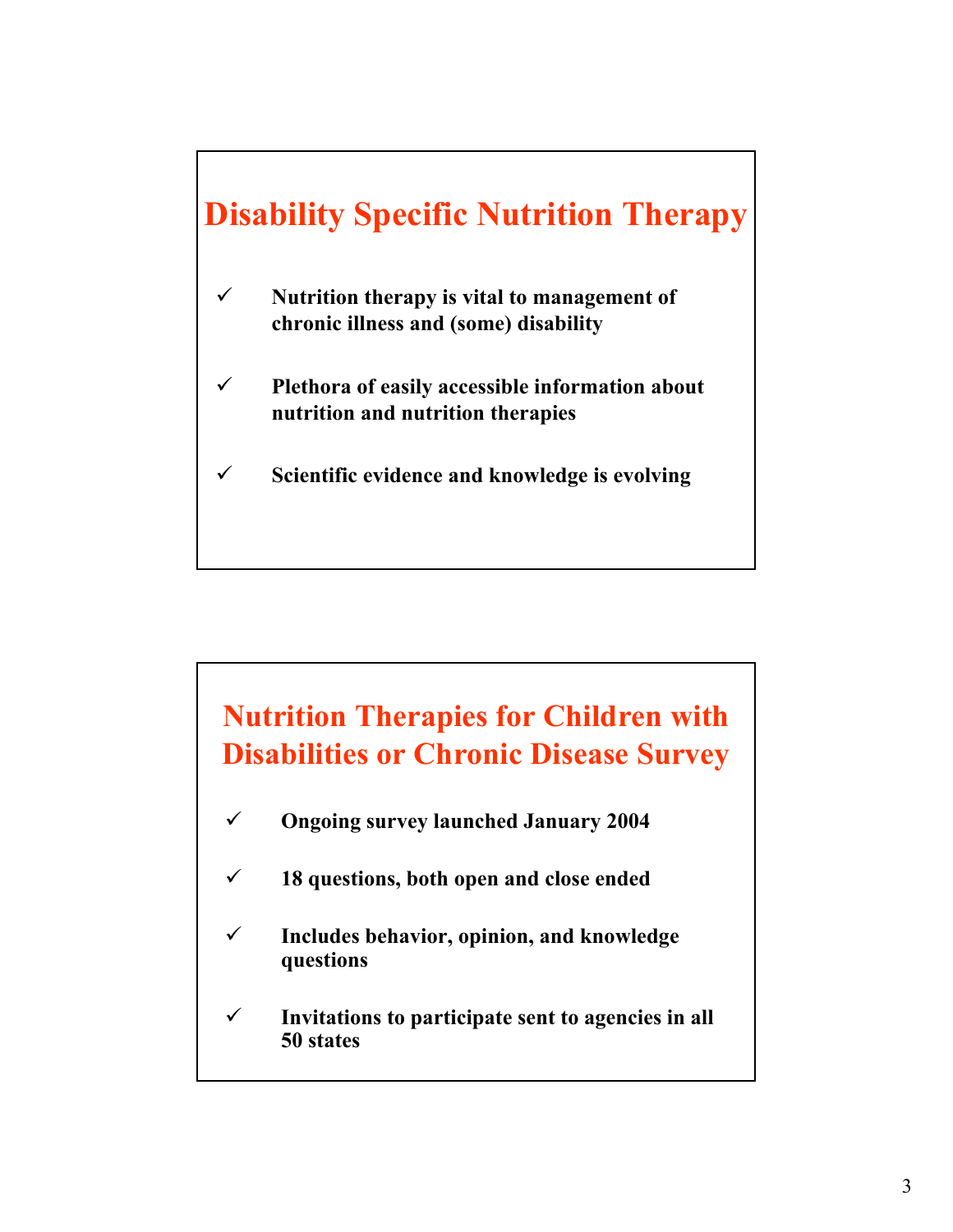# **Preliminary Findings**

#### **Management:**

- 9 **42% of respondents indicated their agency recommends disability specific nutrition therapies**
- 9 **32% of agencies that recommend nutrition therapies had policies regarding the communication of such information**
- $\checkmark$  18% of respondents that reported their agency did **not recommend nutrition therapy had policies regarding such information**

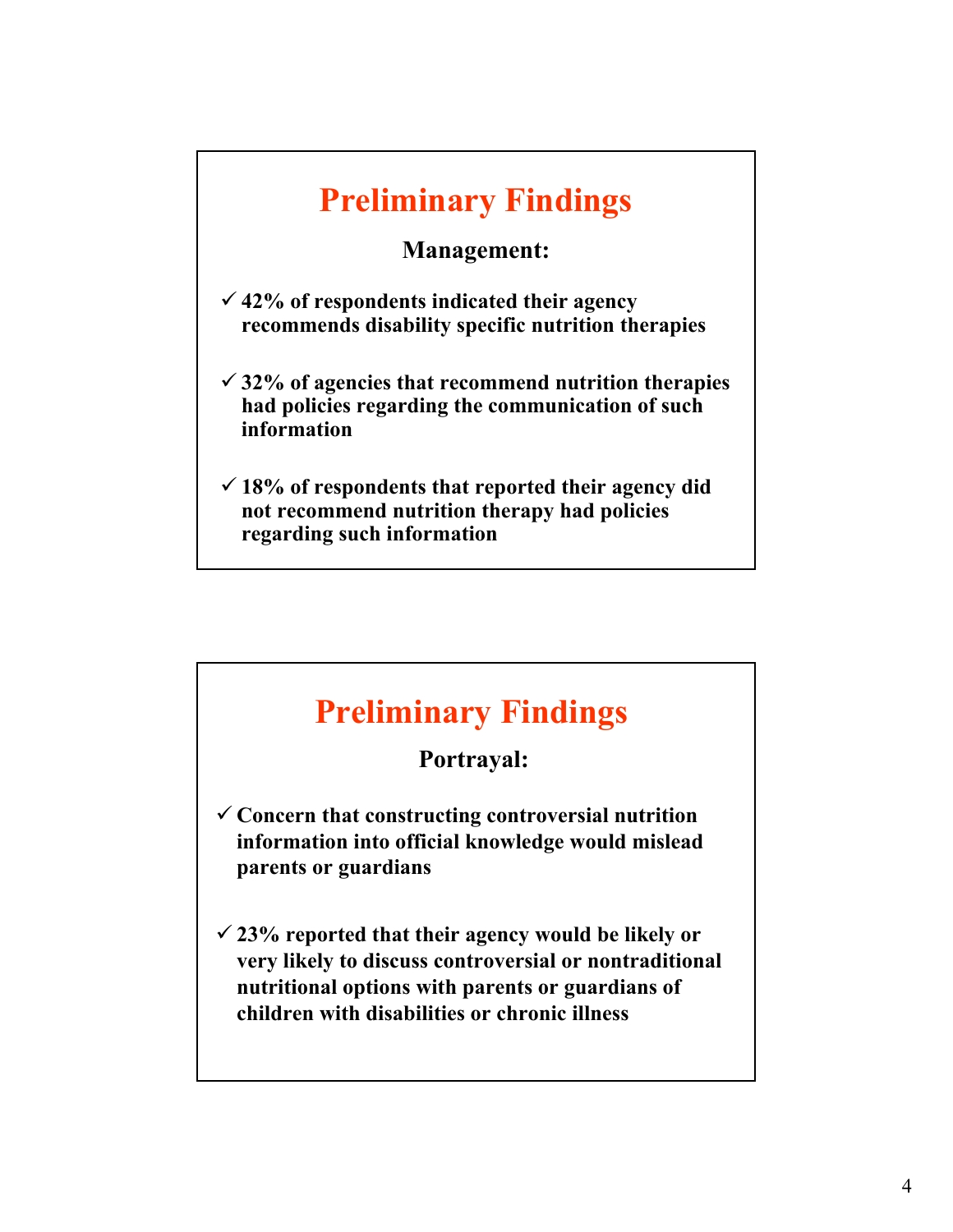# **Preliminary Findings**

#### **Communication:**

- 9 **70% reported using personal communication to convey information about disability specific nutrition therapy to the parents or guardians of children with disabilities or chronic illnesses**
- 9 **Lack of knowledge was cited frequently as a reason preventing discussion of information regarding disability specific nutrition therapies**

## **Preliminary Findings**

**Hierarchy and History:**

- $60\%$  considered it very important or important to **discuss disability specific nutrition therapies for physical, neurological and chronic diseases**
- 9 **Respondents from agencies that did not recommend nutrition therapy consistently rated the importance of discussing nutrition information lower**
- 9 **Eastern state agencies were less likely to recommend disability specific nutrition therapies**